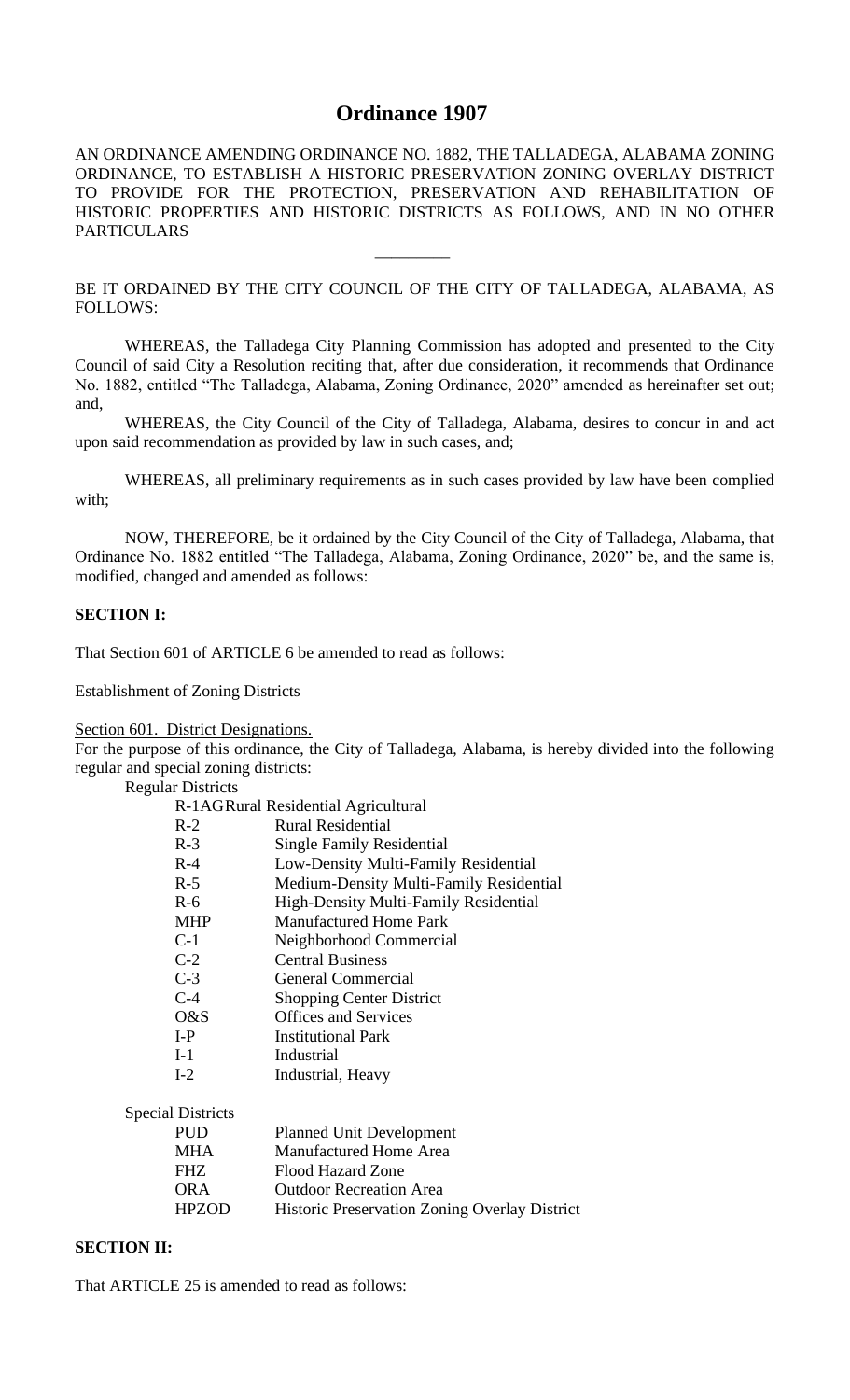## Section 2501. Purpose

The City Council of the City of Talladega, Alabama finds and determines that the historical, cultural and aesthetic heritage of the City of Talladega is among its most valued and important assets and that the preservation of this heritage is essential to the promotion of the health, prosperity and general welfare of the people; and,

In order to stimulate revitalization of the business districts and historic neighborhoods and to protect and enhance local historical and aesthetic attractions to tourists and, thereby, promote and stimulate business; and,

In order to enhance the opportunities for federal or state tax benefits under relevant provisions of federal or state law; and,

In order to provide for the designation, protection, preservation and rehabilitation of historic properties and historic districts and to participate in federal or state programs to do the same;

The City Council of the City of Talladega, Alabama, hereby declares it to be the purpose and intent of this ordinance to establish a uniform procedure for use in providing for the protection, enhancement, perpetuation and use of places, districts, sites, buildings, structures, objects, landscape features and works of art having a special historical, cultural or aesthetic interest or value.

### Section 2502: Definitions

- A. "Certificate of Compliance" Means a document evidencing approval by the Building Inspector of an application to make a material change in the appearance of a designated historic property or of a property located within a designated historic district.
- B. "Exterior Architectural Features"- Means the architectural style, general design and general arrangement of the exterior of a building or other structure, including, but not limited to, the kind or texture of the building material and the type and style of all windows, doors, signs, and other appurtenant architectural fixtures, features, details, or elements relative to the foregoing.
- C. "Exterior Environmental Features"- Means all those aspects of the landscape or the development of a site which affect the historical character of the property.
- D. "Historic District"- Means a geographically definable area designated by the City Council as a historic district.
- E. "Historical Property"- Means an individual building, structure, site object or work of art, including the adjacent area necessary for the property appreciation thereof, designated by the City Council as a historic property.
- F. "Material Change in Appearance"- Means a change that will effect either the exterior architectural or environmental features of a historic property or any building, structure, site, object, landscape feature or work of art within a historic district, such as:
	- 1. A reconstruction or alteration of the size, shape, or façade of a historic property, including relocation of any doors or windows or removal or alteration of any architectural features, details or elements;
	- 2. Demolition or relocation of a historic structure;
	- 3. Commencement of excavation for construction purposes;
	- 4. A change in the location or advertising visible from the public right-of-way; or
	- 5. The erection, alteration, restoration or removal of any building or other structure within a historic property or district, including walls, fences, steps and pavements or other appurtenant features.

# Section 2503: Application to Building Inspector for Certificate of Compliance (COC)

### A. Approval of Alterations, Demolitions or New Construction in Historic Districts or Involving Historic Properties:

After the designation by ordinance of a historic property or a historic district, no historic property may be demolished, no building or structure in a historic district may be erected or demolished and no material change in the exterior appearance of such historic property, or of a structure, site, object or work of art within such historic district shall be made or be permitted to be made by the owner or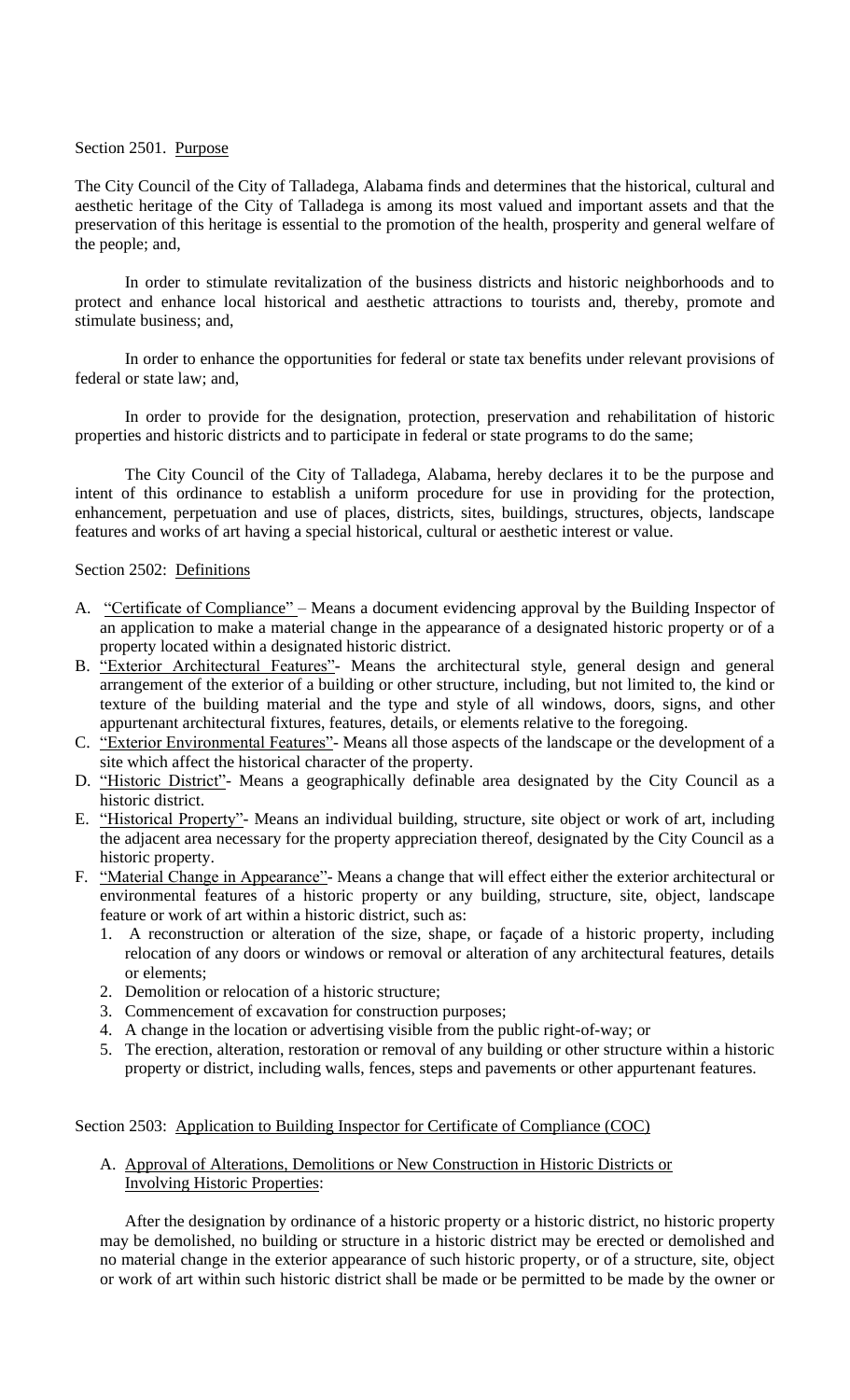occupant thereof, unless or until the application for a Certificate of Compliance (COC) has been submitted to and approved by the Building Inspector.

#### B. Approval of New Construction within Designated Districts:

The Building Inspector shall issue COCs to new structures constructed within designated historic districts if these structures conform in design, scale, building materials, setback and landscaping to the character of the district specified in the design criteria developed by the Building Inspector.

### C. Approval of Signs within Designated Districts:

Signs shall be considered as structures and no sign on a historic property or in a historic district shall be changed, erected or demolished, unless and until a COC is approved by the Building Inspector.

### D. Approval of Alterations or Demolitions of Public Property within Historic Districts or Public Property which has been designed as a Historic Property:

The requirement of a COC shall apply to public property which has been designated as a historic property or which is contained in a historic district, and shall apply to all actions by public authorities which involve historic properties and properties within historic districts.

### E. Approval of Painting Originally Unpainted Surfaces:

The painting of originally unpainted surfaces shall require a COC.

## F. Interior Alterations:

In a review of applications for COC, the Building Inspector shall not consider interior arrangement or use having no effect on exterior architectural features.

#### G. Failure to Maintain a Historic Property:

Demolition by neglect and the failure to maintain a historic property or a structure in a historic district shall constitute a change for which a COC is necessary.

### H. Guidelines and Criteria for Certificate of Appropriateness (COC):

The Building Inspector shall adopt rules and regulations setting forth the procedure for submission and consideration of applications for COCs. The Building Inspector shall also adopt general design standards which shall apply in considering the granting and denial of COCs. Design standards shall be in compliance with the Secretary of the Interior's "Standards for Historic Preservation Projects," including the Secretary's "Standards for Rehabilitation."

#### I. Submission of Plans to Building Inspector:

An application for COC shall be accompanied by such drawings, photographs, plans and other documentation as may be required by the Building Inspector. Applications involving demolition or relocation shall be accompanied by post-demolition or relocation plans for the site.

#### J. Acceptable Building Inspector Reaction to Applications for Certificate of Compliance:

1. The Building Inspector shall approve the application and issue a Certificate of Compliance if the Building Inspector finds that the proposed material change(s) in the appearance would not have a substantial adverse effect on the aesthetic, historic or architectural significance and value of the historic property or the historic district. In making this determination, the Building Inspector shall consider, in addition to any other pertinent factors, the historical and architectural value and significance, architectural style, general design arrangement, texture and material of the architectural features involved and the relationship thereof to the exterior architectural style and pertinent features of the other structures in the immediate neighborhood.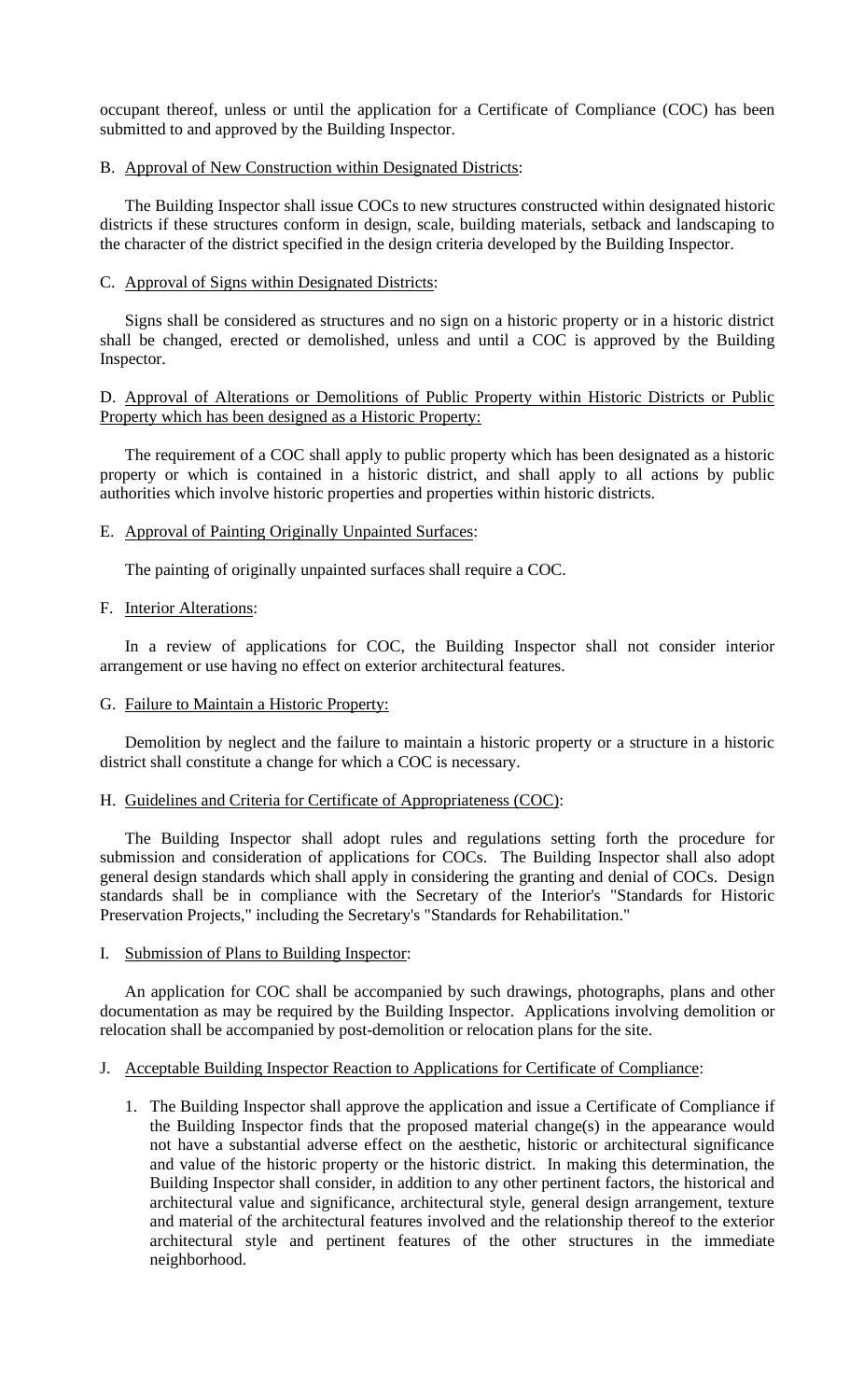- 2. The Building Inspector shall deny a COC if the Building Inspector finds that the proposed material change(s) in appearance would have substantial adverse effects on the aesthetic, historic or architectural significance and value of the historic property or the historic district. The Building Inspector shall not grant COCs for demolition or relocation without reviewing at the same time the post-demolition or post-relocation plans for the site.
- K. Public Meetings and Hearings on Applications for Certificates of Compliance:

In cases where the Building Inspector deems it necessary, Building Inspector may hold a public hearing concerning the application.

- L. Deadline for Approval or Rejection of Application for Certificate of Compliance:
	- 1. The Building Inspector shall approve or reject an application for a COC within forty-five (45) days after the filing thereof by the owner or occupant of a historic property, or of a historic structure, site, object or work of art located within a historic district. Evidence of approval shall be by a COC issued by the Building Inspector. Notice of the issuance or denial of a COC shall be sent by United States mail to the applicant and all other persons who have requested such notice in writing filed with the Building Inspector.
	- 2. Failure of the Building Inspector to act within said forty-five (45) days shall constitute approval, and no other evidence of approval shall be needed.

# M. Necessary Actions to be taken by Building Inspector upon Rejection of Application for Certificate of Compliance:

- 1. In the event the Building Inspector rejects an application, the Building Inspector shall state the reasons for doing so, and shall transmit a record of such actions and reasons, in writing, to the applicant. The Building Inspector may suggest alternative courses of action that the Building Inspector thinks proper if the application submitted is not approved. The applicant, if he or she so desires, may make modifications to the plans and may resubmit the application at any time after doing so.
- 2. In cases where the application covers a material change in the appearance of a structure which would require the issuance of a building permit, the rejection of the application for a COC by the Building Inspector shall be binding upon the Building Inspector or other administrative officer charged with issuing building permits and, in such cases, no building permit shall be issued.

# N. Appeals:

Any person having a request for COC denied by the Building Inspector may appeal such denial to the Board of Adjustment and Appeal.

O. Recording of Applications for Certificate of Compliance:

The Building Inspector shall keep a public record of all applications for Certificates of Compliance and of all the Building Inspector's proceedings in connection with said applications.

# P. Requirements of Conformance with Certificate of Compliance:

- 1. All work performed pursuant to an issued COC shall conform to the requirements of such certificate. In the event the work performed is not in accordance with such certificate, the Building Inspector shall issue a cease-and-desist order and all work shall cease.
- 2. The City Council shall be authorized to institute any appropriate action or proceeding in a court of competent jurisdiction to prevent any material change in appearance of a designated historic property or historic district, except those changes made in compliance with the provisions of this ordinance or to prevent any illegal act or conduct with respect to such historic property or historic district.
- Q. Certificate of Compliance Void if Construction not Commenced: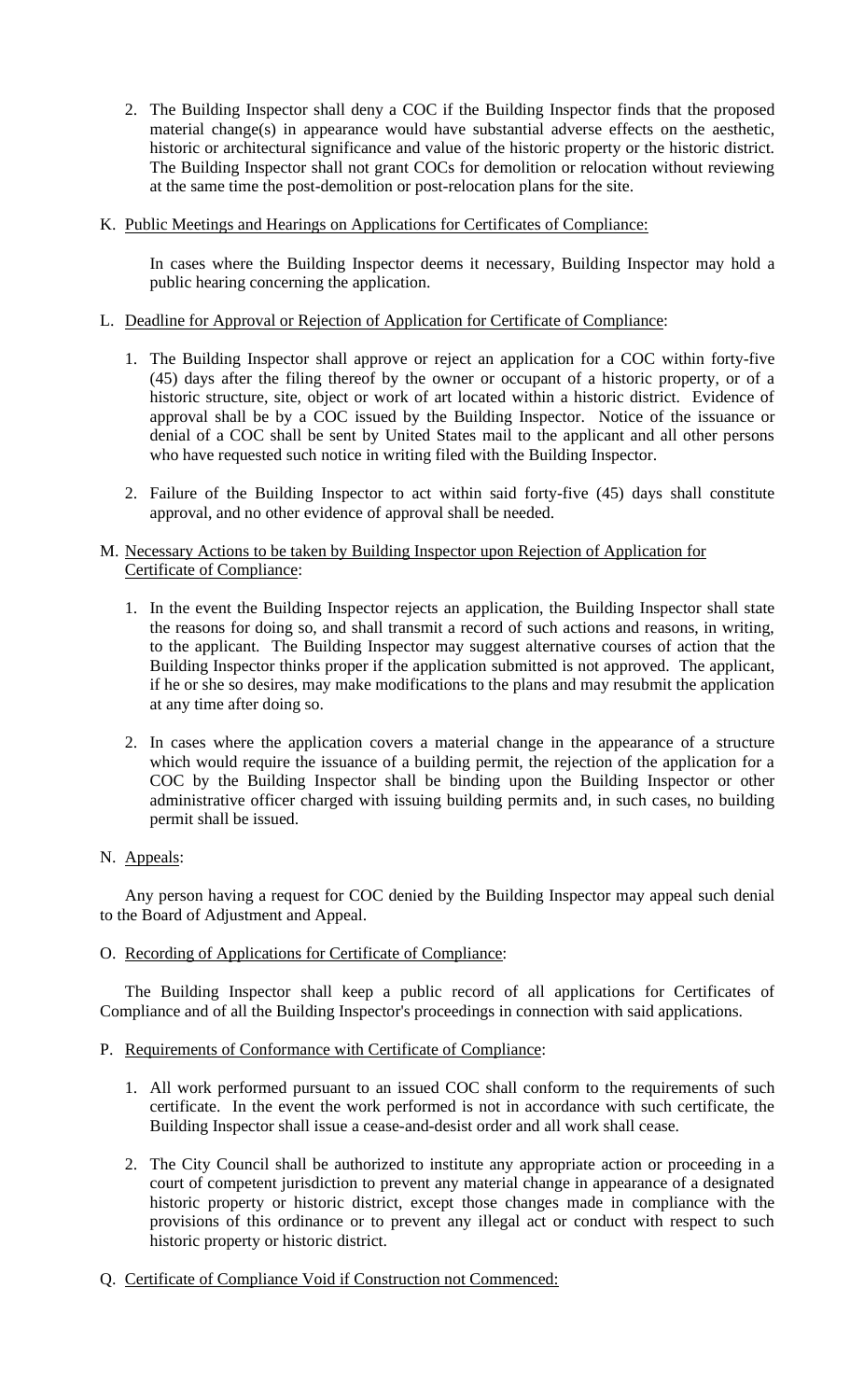A Certificate of Compliance shall become void unless construction is commenced within six (6) months of date of issuance. Certificates of Compliance shall be issued for a period of eighteen (18) months and are renewable.

#### R. Technical Advice:

The Building Inspector shall have the power to seek technical advice from qualified persons who shall have demonstrated training or experience in the fields of history, architecture, architectural history, urban planning, archaeology or law, on any application.

## Section 2504. Maintenance of Historic Properties

#### A. Expedited Review Procedures for Approval of Routine Maintenance:

The Building Inspector may adopt expedited review procedures for approval of routine maintenance to historic properties or to buildings or structures in historic districts. Routine maintenance to historic properties includes ordinary maintenance or repair of any exterior architectural or environmental feature in or on a historic property to correct deterioration, decay or damage, or to sustain the existing form that does not involve a material change in design, material or outer appearance. Expedited review procedures shall waive the requirements for submission of an application for a Certificate of Compliance and for consideration at a public meeting.

### B. Failure to Provide Ordinary Maintenance or Repair:

Property owners of historic properties or properties within historic districts shall not allow their buildings to deteriorate by failing to provide ordinary maintenance or repair. The Building Inspector shall be charged with the following responsibilities regarding deterioration by neglect:

- 1. The Building Inspector shall monitor the condition of historic properties and existing buildings in historic districts to determine if the properties or buildings are being allowed to deteriorate by neglect. Such conditions as broken windows, doors and openings which allow the elements and vermin to enter, the deterioration of exterior architectural features or the deterioration of a building's structural system shall constitute failure to provide ordinary maintenance or repair.
- 2. In the event the Building Inspector determines a failure to provide ordinary maintenance or repair, the Building Inspector will notify the owner of the property and set forth the steps that need to be taken to remedy the situation. The owner of such property will have ninety (90) days within which to initiate the maintenance or repair.
- 3. In the event that the condition is not met in ninety (90) days, the owner shall be punished as provided in Section 2506 of this ordinance, and at the direction of the City Council, the Building Inspector may determine cause for such maintenance or repair as is necessary to prevent deterioration by neglect to be performed by City staff or by contract. The owner of the property shall be liable for the cost of such maintenance and repair performed by the Building Inspector.

#### Section 2505: Building and Zoning Code Provisions

# A. Affirmation of Existing Building and Zoning Codes:

Nothing in this ordinance shall be construed as to exempt property owners from complying with existing City building and zoning codes, nor to prevent any property owner from making any use of his property not prohibited by other statutes, ordinances or regulations.

#### Section 2506: Penalty Provisions

Any person violating any provision of this ordinance shall, upon conviction, be punished by a fine of not less than One Dollar (\$1.00), nor more than Five Hundred Dollars (\$500.00). In addition, thereto, any person so convicted may be imprisoned or sentenced to hard labor for the City for a period